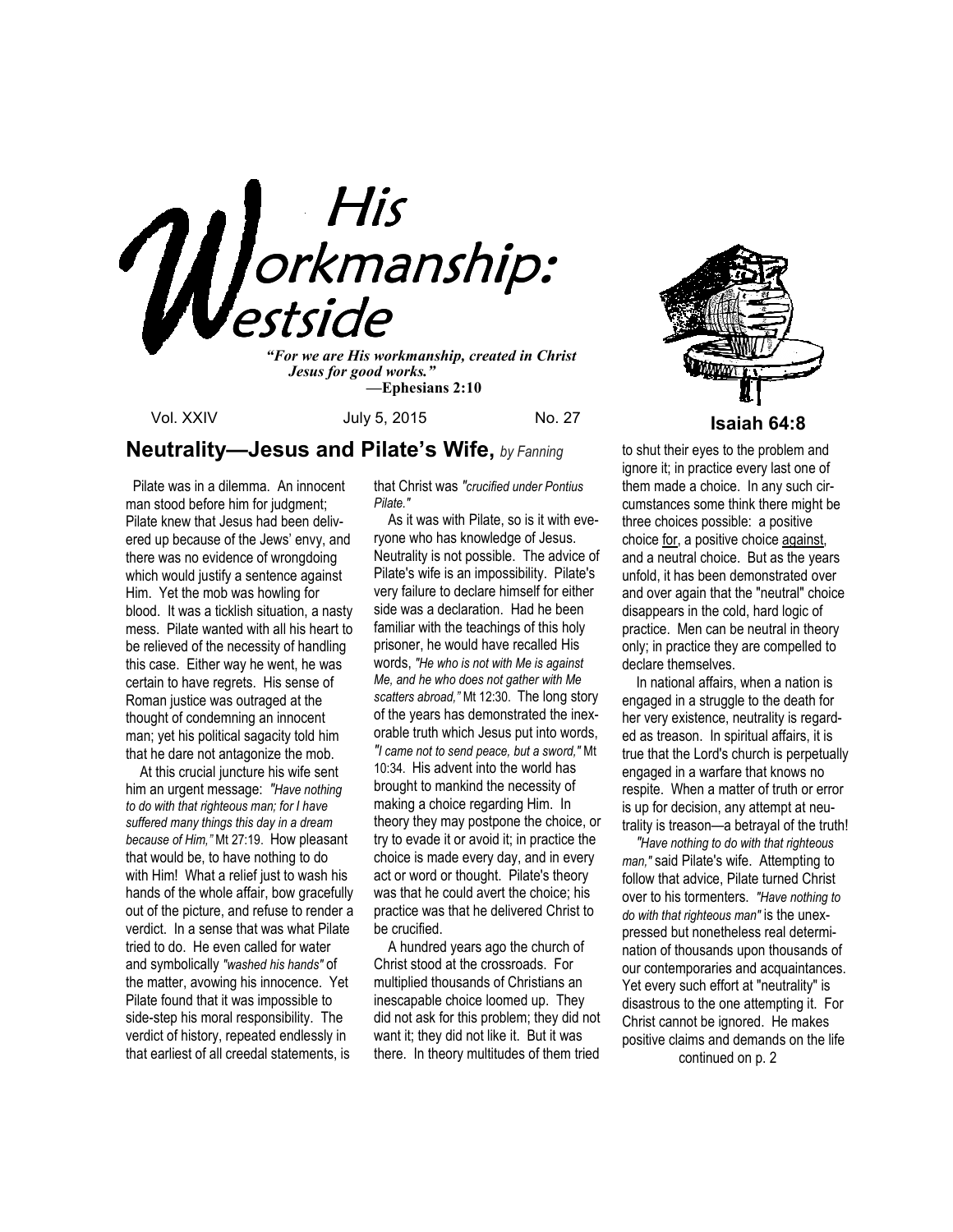#### **Neutrality,** *from p. 1*

of every individual. A failure to acknowledge those claims—refusal to yield to those demands—places one squarely in opposition and rebellion against God.

 In theory a man can decide to be "neutral" on the subject of baptism; he is neither for it, nor against it. But in practice he either will be baptized, or he will not be. There is no neutrality in practice. In theory a man may be "neutral" on the subject of instrumental music in assembled worship; he is neither for it, nor is he against it. But in practice he cannot be neutral. He will either worship with it or refuse to wor-



ship with it. The choice may not be forced upon him all at once; but sooner or later it will come.

Perhaps he thinks himself against instrumental music; but he never speaks against it; never points out to any man the error of it; refuses to discuss it either publicly or privately. He is neutral in theory only; he is not neutral in practice. His influence is on the side of those who advocate playing instruments. In theory, a man can decide to be "neutral" as to the regularity of observance of the Lord's Supper; in practice he cannot be neutral. A failure to be for a weekly observance of it inevitably puts him in the class of those who are not for a weekly observance of it. *"Have nothing to do with that righteous man."* Yes, that is what Pilate devoutly wanted to be so. But it was impossible for him. And it is impossible for anybody. It is impossible for you! When right and wrong are involved, when truth and error are in combat, neutrality is not only treason, it is impossible. Even an attempt at neutrality marks one as disloyal to Christ. There is no middle ground between Christ and Satan.

#### **Unequally Yoked**, *by L. A. Stauffer*

 Jehovah, in His covenant with Israel, strictly ordered them to avoid joining, blending, and mixing things that are different; see Lev 19:19; Deut 22:9-11. God forbade yoking an ox with a donkey, weaving flax and wool into the same cloth, and sowing two kinds of seed in the same field. We may not know fully why God issued these laws, but agree that, in part, it illustrated the need to keep the nation holy—separate from pagans and their unholy practices. The apostle Paul alludes to this when he wrote to brethren who had made unholy alliances with idolatry and immoral practices. *"Be not unequally yoked with unbelievers,"* 2 Cor 6:14. He clarified his thought with a series of questions: *"For what fellowship have righteousness and iniquity? Or what communion has light and darkness? And what concord has Christ with Belial? Or what portion has a believer with an unbeliever? And what agreement has a temple of God with idols?"* 2 Cor 6:14-16. Christians, Paul is saying, are to separate themselves from the world of sin and touch no unclean thing, 2 Cor 6:17. The expression *"unequally yoked"* is a single word in Greek (*heterozugero*) and combines the words *heteros—*"different; other; altered; strange" and *zugos—*"yoked, coupled, balanced." Its precise meaning denotes the tying or binding together of dissimilar things. This occurs when righteousness participates with iniquity, light shares things in common with darkness, and believers engage in the lifestyle of unbelievers. An unequal yoke results when Christians compromise with sin and partake in evil deeds. *Business*. When Christians become partners with non-Christians in business and operate with them on dishonest principles, it's unequal. It's not unequal and the partnership not wrong unless the bond ties the believer to an unclean practice of the unbeliever. *Marriage*. Unequal yokes develop in marriages when believers bound to unbelievers join their mates in unright-

eous behavior. The Christian may sign a deceitful income tax return, drink a few beers at a New Year's Eve party, engage in a night of dancing with friends, or don immodest apparel for a beach picnic. The "yoke" of marriage is not of itself unequal—for marriage is sacred, joined by God, and each is sanctified in the other; see 1 Cor 7:14. It becomes unequal (strange, altered) when the Christian is pulled over to the side of unrighteous behavior. *Denominationalism*. A disciple may for a legitimate reason choose to visit services of a religious group that teaches and practices false doctrine. Even Paul attended the synagogues. And when invited, a Christian might speak the truth just as Paul did. But to contribute money to support false teachers and unauthorized practices is to yoke ourselves unequally by endorsing and having fellowship with sin. To greet them, to bid them Godspeed is to share in their evil deeds, 2 Jn 10-11. *Friends*. *"Friends of the world*" is not the same as *"friendship of the world,"* Jas 4:4. Paul associated or *"companied with"* fornicators, covetous people, idolaters, etc. —people of the world, 1 Cor 5:9-10. But to engage with them in their sins is friendship with the world itself, and that creates *"enmity with God,"* Jas 4:4. *"Evil companionships corrupt good morals,"* 1 Cor 15:33, and when they do, our association with them has become an altered yoke and must cease. Both old and young need to be reminded not to *"walk in the counsel of the ungodly, stand in the way of sinners, nor sit in the seat of scoffers,"* Ps 1:1. Christians are in the midst of the world in order to let their lights shine before the world of ungodly and wicked men, Mt 5:16; Eph 5:9; Phil 2:15-16. They are to *"abstain from fleshly lusts that war against the soul,"* 1 Pet 2:11. We cannot do this when we yoke ourselves unequally to the world in perverse practices. And we cannot do this when we approve of the world's practices, either openly or tacitly.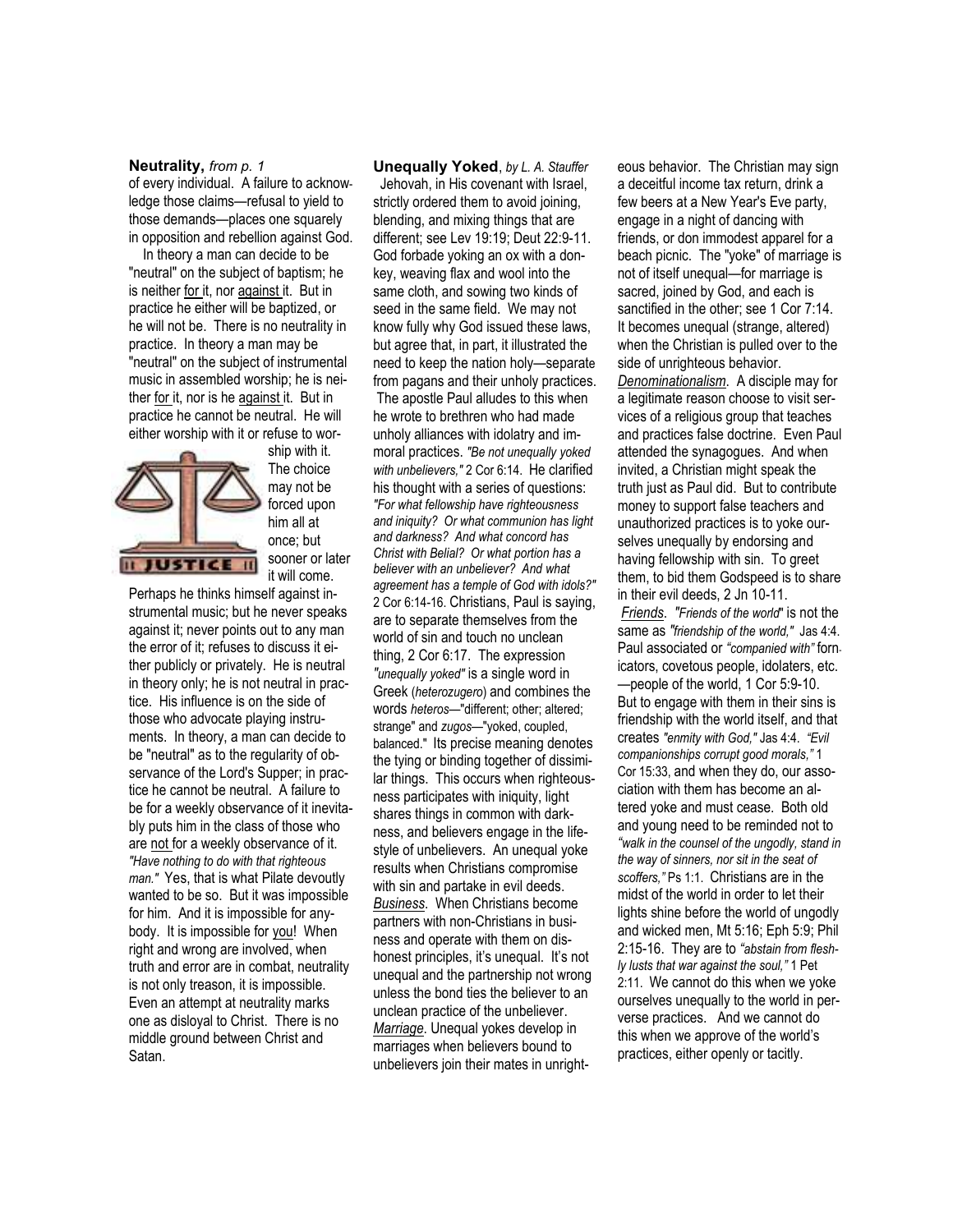

**in 2015** "Create in me a clean heart, O God, and renew a stea*d*fast spirit within me." —Ps 51:10

### **Teach Your Child to Love**

 **To Worship**, *by Forest D. Moyer*  Sometimes children who have been brought up attending worship are anxious to leave home so they won't *"have to go to church"* anymore. Why would a child want to get away from worshipping God? What kind of children from what kind of families do so?

 One real source of this attitude is that children are not taught to love the Lord and to love to worship Him. From the time they are infants the parents may yell at them on Sundays to *"hurry up because we have to go to church."* The parents don't communicate the joy of worship. No one says anything about the wonderful privilege to commune with God and be in His very Presence. We teach children that *"going to church"* is a drudge. No wonder they want to get away from it.

 When children are in the assembly, often they are allowed to play with various toys and games. This causes them to think that the assembly is a time to play games—and when they become too big to play games, they are bored with what is really worship. They have never practiced being still for a minute or two without any distraction. These children continue to whisper during all aspects of worship—perhaps because they see many adults doing the same thing.

 Many parents are not teaching their children to sing. If kids are not taught to sing as tiny tots, then they will not sing as they grow older. Parents, do you teach your children the words to

# Discipleship Here At Home

songs at home so they will know them and be able to join in the singing? It is sad to see teenagers sitting instead of singing. No wonder they have no interest. [Parents, you can ask the song leader to email you a list of the songs the church will be singing at worship.]

 Parents are not teaching their children to pray at home. They are not teaching reverence during prayer. The children keep on playing instead of bowing their heads in reverence. If you took your child to a funeral, would you give him games to play? Would you allow him to whisper, or would you teach him reverence and respect for the dead? During our worship we remember the death of Jesus; it is holy, and children need to be taught how to honor holiness.

 Parents must teach their children to study the Word. Do you study the Bible lessons with your children every day? Are you teaching them to enjoy that part of the day and look forward to it? If this is a child's environment, he will rarely wander away from the Lord. Kids who are taught to study the Bible will listen to sermons and lessons. They will understand much more of the sermons. They will grow up to love the Lord.

 Friend, what are you teaching your children—to love God and His worship, His Word, and His people? What you teach your child, who may be tiny now, will determine where he will be when he is old. Solomon said something like that. **African Leader Mocks US,** *from p. 4* 

 The US decision to legalize gay marriage came just before LGBT Pride marches took place around the world, with American landmarks such as Niagara Falls, the Empire State Building, and the White House being lit in rainbow colors to mark the ruling. However, in Turkey those celebrating a gay pride march were stopped in their tracks by Turkish police who used water cannon, tear gas, and rubber pellets to disperse crowds.

clear; treatment continues **PRAY FOR healing, protection, help** \* \* **Ed Fink**—prostate cancer worse, spread to liver \* **Logan Corray**—chicken pox \* **Marie Sangellino**—thyroid cancer; surgery 7/9 \* **Rod Green**—staph infection; still weak \* **Danny Dodd,** formerly of Westside—full brain radiation at St. Anthony's Hospital as outpatient \***Kaylee Chavez**—age 10, cancer; improving, MRI \***Bill Dennis**—home following rehab on infected

knee drainage; pseudo-gout; getting stronger \* **Aubrie** and **Aaron Andrews**, friends of **Boyds**  —**Aaron** lost foot in motorcycle accident; pray

they will be receptive to the gospel **Sandra Perry**—possible kidney failure, may need dialysis or transplant; heart valve issues recently diagnosed; neuropathy from diabetes \* **Sylvia Chapman, Brett**'s grandmother—third stage pancreatic cancer; Brett's grandmother **Sue**, and Aunt **Bonnie Doss**—cancer returned \* **Brittany Tope**'s mother—breast cancer; improving; grandmother—on dialysis

\* **Gregg Geis**'s friend **Taylor Olson**—overdosed recently; pray for his family

\* **Sheryle McNeill**'s daughter **Tiffany** and **Ed**'s son **Rodney Schulz**—pray they will receive gospel **CHRONIC CONDITIONS** 

**Logan Corray; Addison Tope; Christian Harrod; Rocco Jr.; Pat Wilkes**—asthma **Autumn Hadders—**epilepsy; celiac disease **Jonathan Hadders**—RA

**Kirk Johnson—**MS; pelvic bone atrophying **Menards—**aging; **Lloyd**, diabetes, Alzheimers; **Virginia,** macular degeneration; high bp **Cheryl Reames**—diverticulitis; fibromyalgia

**Judy Sartin**—rotator cuff injury; spinal stenosis; **Lynda Szymanski**—COPD, lung weakness *+#+#+#+#+#+#+*

*Travel* **Mina Gonzalez** is in San Jose, CA, caring for her sister after her leg surgery; **Payton Miller** will be out of town Mon-Wed. **Gintchins**  are in Bulgaria visiting family until Aug. *+#+#+#+#+#+#+*

*Rejoice* **Janell Hall** put on her Lord in baptism last Tuesday and has determined to work and worship with the Westside church: 10240 W. Dartmouth Ave, Lakewood 80227 303-349-4839 jtrue4166@yahoo.com Please welcome her and ask how you can help her in her walk with the Lord.

*Gospel meeting* The Poudre Valley church in Loveland will host Mark Mayberry of Alvin, TX, preaching the gospel Fri-Sun, 7/10-12: Fri 7 pm; Sat 10:30 am, 1:30 and 2:30 pm.

**Third quarter Wednesday Bible study:**  *"Traditions of Men vs. the Word of God,"*  Jim Reingrover